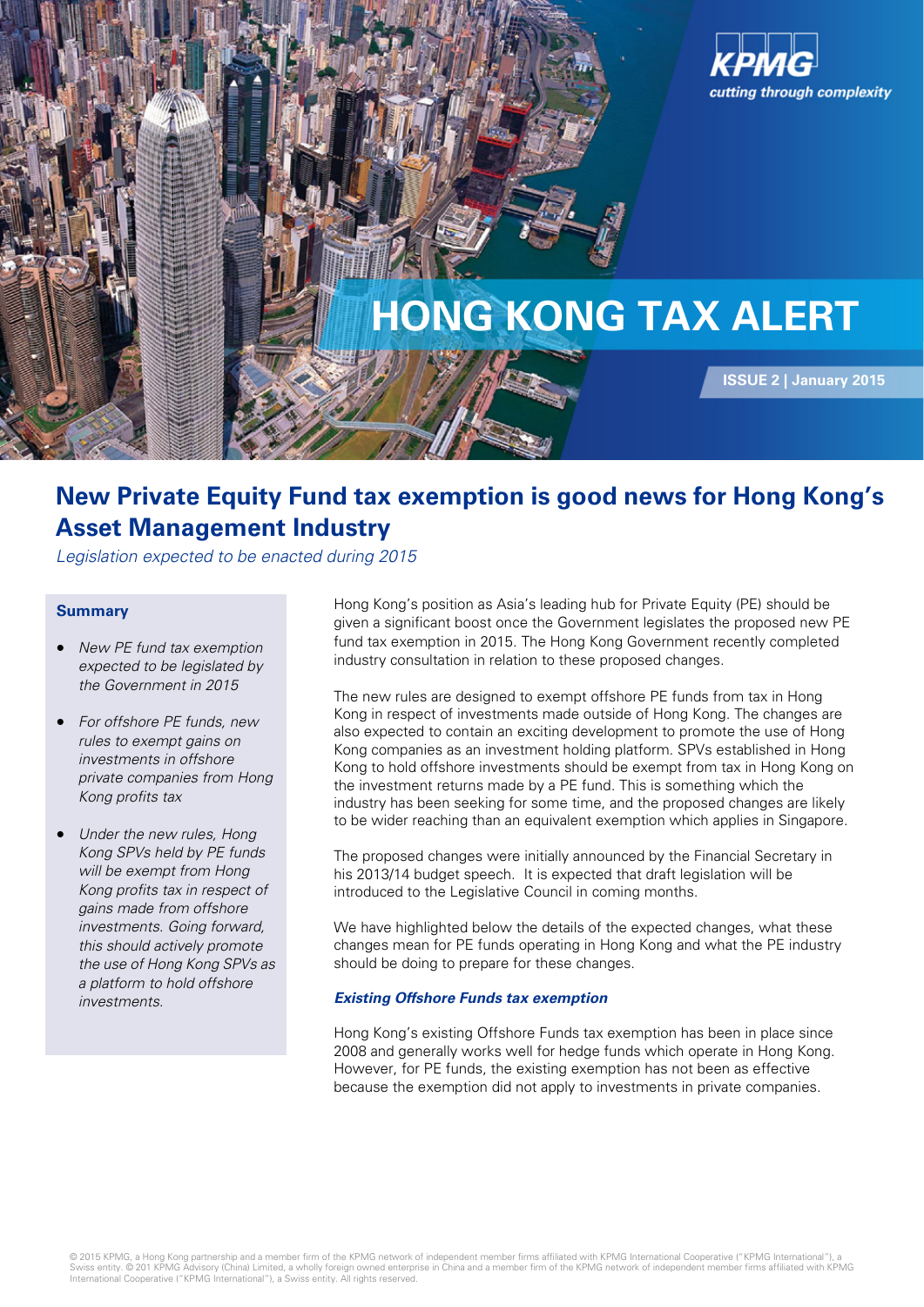Briefly the qualifying conditions for the existing offshore funds tax exemption include:

- The fund is a non-resident fund:
- The profits of the fund result from transactions in specified (section-type) transactions or transactions incidental to specified transactions; and
- The transactions are carried out through or arranged by a specified person

Where all of the qualifying conditions are satisfied, the investment profits of the offshore fund would be exempt from Hong Kong profits tax.

The existing requirements contain a few key limitations which affect the ability of PE funds to rely on the exemption. In particular, gains from investments in private companies are not covered by the exemption.

A further limitation is that the investments need to be arranged by a person licensed with the Securities and Futures Commission (SFC) of Hong Kong. In practice, many PE funds are not required to obtain an SFC license so would need to enter into an arrangement with a licensed person in order to satisfy this requirement.

#### **Expected changes**

Following the completion of the consultation process, it is expected that the current exemption will be broadened to cover most types of transactions entered into by PE funds. The key changes proposed by the Government include:

- Amending the scope of the exemption to cover transactions in private companies incorporated outside of Hong Kong
- Waiving the requirement for transactions to be carried out through or arranged by a person with an SFC license, if the PE fund is a bona fide private equity fund
- Extending the scope of the offshore funds exemption to cover profits from investments made by SPVs owned by an offshore PE fund, including SPVs established in Hong Kong

We comment on each of these changes below.

#### • **Transactions in private companies**

The current exemption will be expanded to cover a broad range of private companies.

An investment in a private company incorporated outside of Hong Kong will be covered by the exemption, unless one of the following applies at any time in the three years prior to the relevant disposal of securities in that company:

- The private company carried on business in Hong Kong through a permanent establishment;
- The private company directly or indirectly held equity interests in one or more private companies which carried on business in Hong Kong through a permanent establishment and the aggregate value of those equity interests was more than 10% of the value of the private company's total assets; or
- The private company held real estate in Hong Kong, or the private company directly or indirectly held equity interests in one or more private companies' with direct or indirect holdings of real estate in Hong Kong; in addition, the aggregate value of the Hong Kong real estate held by the private company plus the value of the equity interests held in the other private companies exceeded 10% of the value of the private company's total assets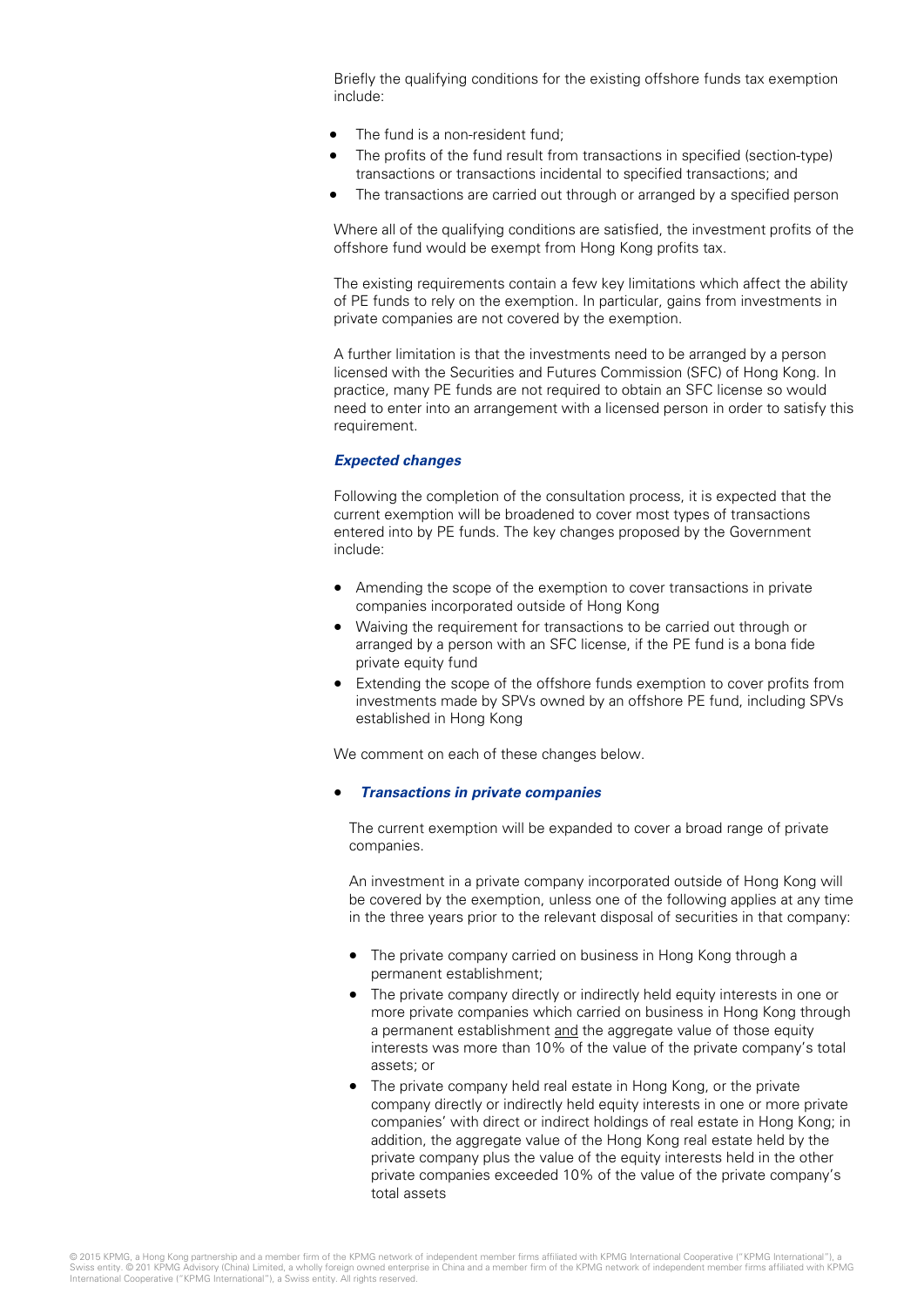Exempt investments in private companies includes investments in shares, stocks, debentures, loan stocks, funds, bonds or notes. As such, this should be broad enough to cover most types of transactions typically entered into by PE funds, including many debt and hybrid debt/equity investments issued by companies.

#### • **Bona fide private equity fund**

Officials have acknowledged that a significant proportion of Hong Kong based investment advisors to offshore PE funds are not licensed with the SFC as they do not fall within the licensing regime. As such, if the exemption required PE funds to be licensed by the SFC when in fact they do not need to be, this would create an un-level playing field across the PE industry.

As result, the Government is looking to introduce the concept of a bona fide private equity fund. This definition should capture most genuine PE funds being defined as an offshore PE fund which at the final close of the fund has more than 5 investors (associates being aggregated) which collectively have committed more than 90% of the capital of the fund. In addition, the originator of the funds (and their associates) should not be entitled to receive more than 30% of the net proceeds arising from transactions of the fund. Funds which satisfy these requirements would not need to have transactions carried out through or arranged by a person with an SFC licence in order to benefit from the offshore funds exemption.

## • **SPVs**

Perhaps the biggest opportunity for Hong Kong under the new PE fund exemption will be the ability for PE funds to use Hong Kong companies as an investment holding platform for holding their offshore investments. This will enable PE funds to make use of the substance that they already have in Hong Kong to use Hong Kong as an investment holding jurisdiction. The changes proposed in relation to SPVs represent a significant development which should help to level the playing field with Singapore when PE funds are looking at jurisdictions in which they choose to establish investment platforms. They are also complementary with the efforts being made by Hong Kong to expand Hong Kong's double tax treaty network and promote Hong Kong as an investment holding jurisdiction.

During industry consultation, officials have acknowledged that SPVs are commonly used by PE funds when structuring investments and that exit events can often involve a sale by an SPV instead of by the fund itself. They have agreed that the offshore funds exemption should also apply to both profits derived by an SPV from an investment in a private company and profits derived by an offshore fund from the disposal of an SPV which holds an investment in a private company.

It is expected that SPV will be defined quite broadly to include corporations, partnerships, trustees and non-corporate bodies. However, the SPV would need to be owned by a non-resident, be established only for the purpose of investing in private companies and would not be able to carry on any other trade or activity.

Importantly, an eligible SPV can include a Hong Kong incorporated company. This is a key change as such companies are already commonly used by PE funds to hold investments in China and are gradually being used more frequently to hold investments in other countries as the Government expands Hong Kong's double tax treaty network.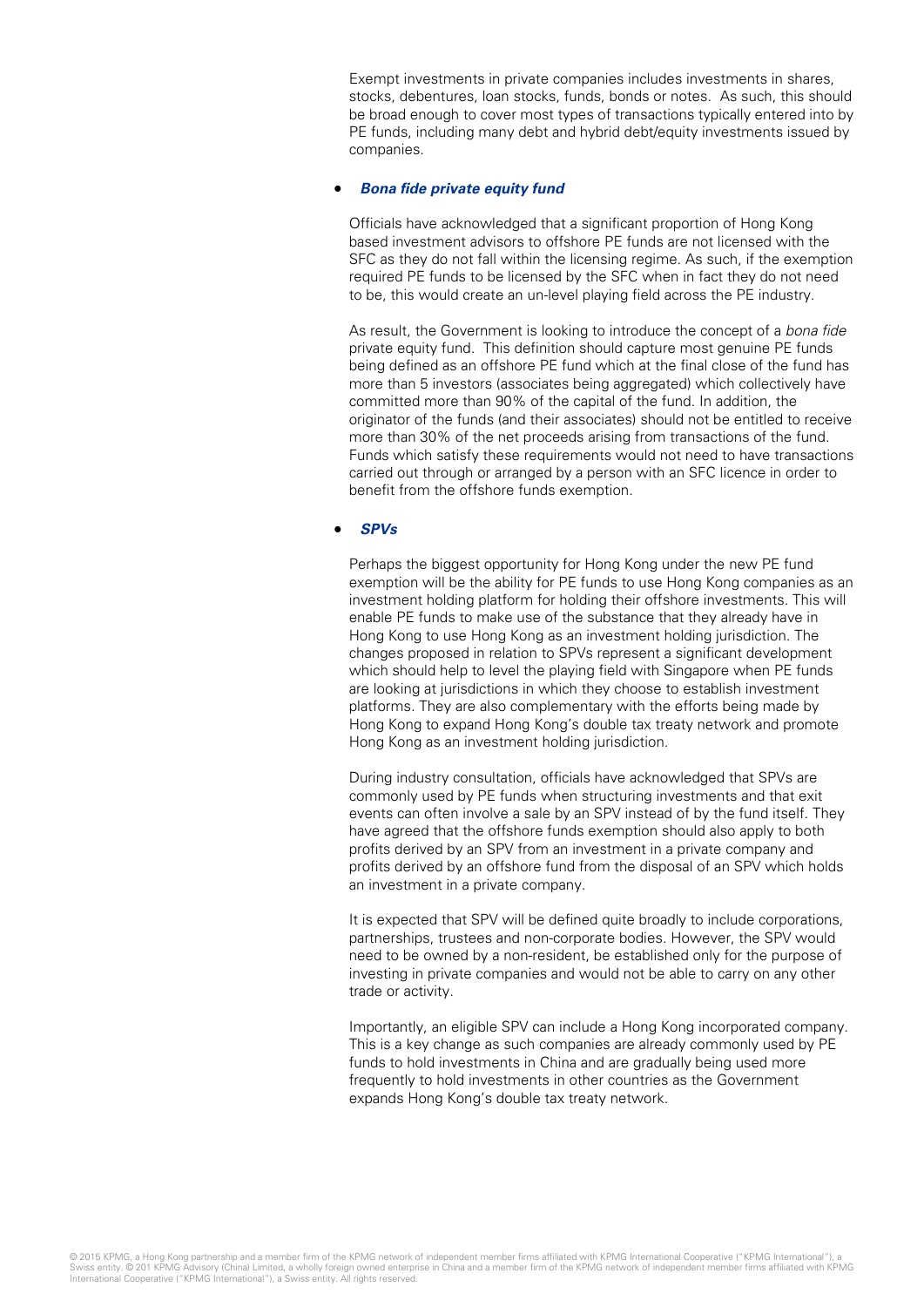### **KPMG Comment**

The imminent changes represent a positive step forward by the Government and should help to strengthen Hong Kong's status as the premier international asset management centre in Asia.

We also congratulate the Government on the approach that they have taken throughout the industry consultation process. The initial approach that officials were looking to adopt to implement the changes announced by the Financial Secretary contained some limitations which would have continued to have made it difficult for some PE Funds to rely on the revised offshore funds exemption. However, it is clear that officials have listened to feedback from industry participants and it is expected that the draft legislation to be introduced to the Legislative Council will address many of the initial deficiencies.

For a number of years the Hong Kong PE fund industry has been at a competitive disadvantage when compared to other fund centres (in particular Singapore) as there has not been a specific tax exemption that has clearly applied to offshore PE funds with deal teams based in Hong Kong. As a result, investment professionals and private equity funds have had to follow onerous operating protocols in order to prevent the investment returns of the fund that they represent being taxed in Hong Kong. For example, carefully determining the make-up of Investment Committees / Boards, ensuring that investment committee and board meetings are held offshore, carefully monitoring investment related tasks which can / cannot be performed in Hong Kong, etc.

The key benefit of the expected changes is that it will provide investment professionals based in Hong Kong with greater flexibility as to how they undertake their daily tasks without the concern that they may create a tax exposure in Hong Kong for the fund that they represent. This is something that will no doubt be welcomed by many deal teams across town.

We would recommend that funds operating in Hong Kong start considering changes which can be made in anticipation of the pending legislation. This may include:

- Considering what changes can be made to existing operating protocols and when those changes should be implemented
- Revisiting existing fund structures to determine whether there is scope to amend and simplify those structures.
- Preparing or updating transfer pricing support documentation for fees paid to Hong Kong investment advisors to reflect activities which are intended to be performed in Hong Kong going forward

Ultimately, it will be important to see the content of the final legislation. However, it is expected that some initial steps will be able to be taken by funds pending the legislation being enacted.

#### **How can KPMG help?**

KPMG has a dedicated team of tax professionals focussed on servicing private equity clients who have been actively involved in the Government consultation process and have extensive experience in assisting clients to establish offshore PE Fund structures. Our team would be pleased to meet with you to discuss the impact of the changes on your business and what you can look to do in the lead-up to these changes coming into effect.